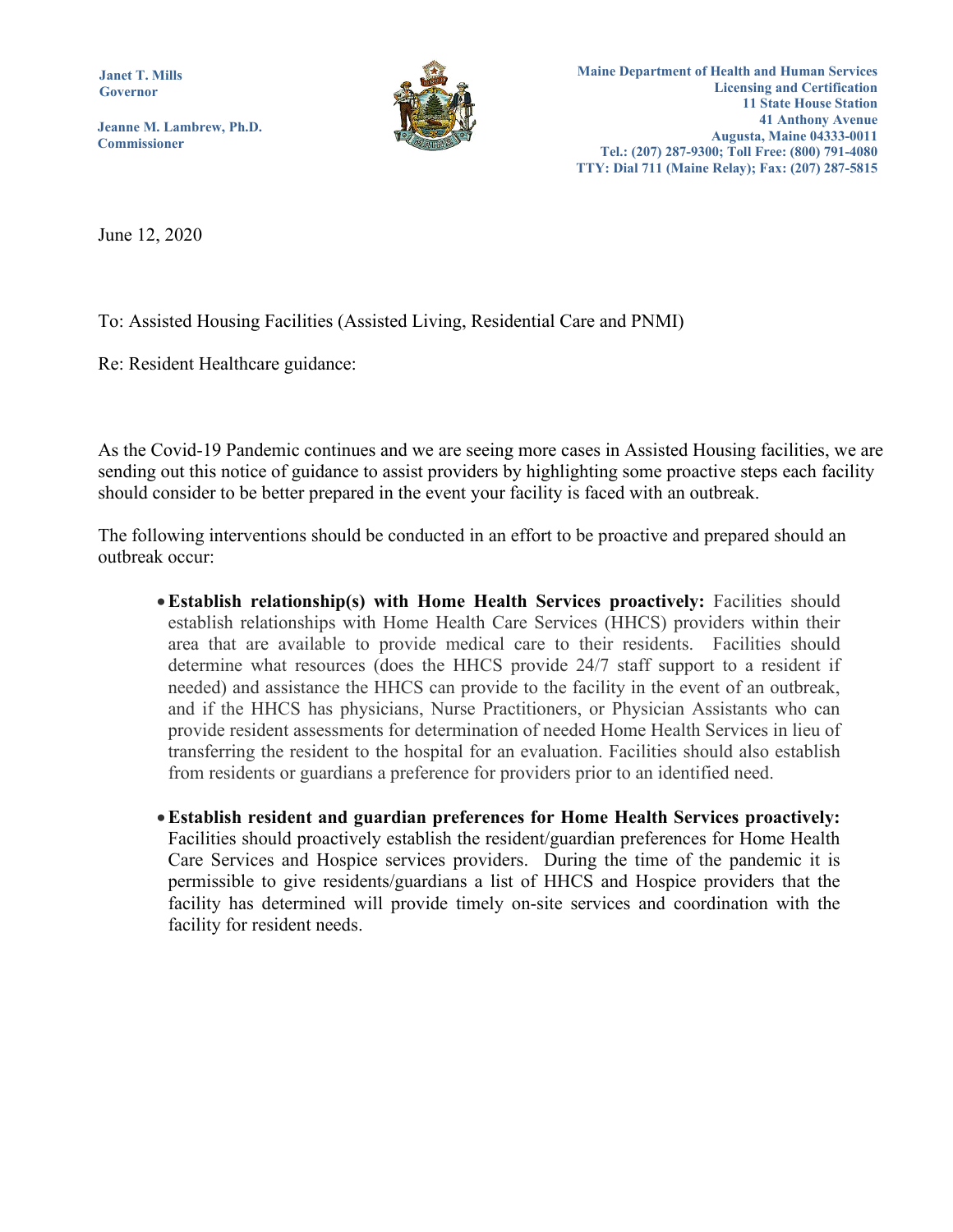- •**Work with Resident physicians to establish standing orders for COVID testing and oxygen:** Facilities should obtain a standing order for resident testing and oxygen utilization based on symptoms or identified exposure. This will allow for testing individual residents quickly in the event of symptoms or identified exposure. In the event a resident or staff member does have a COVID positive test, the facility should contact the Maine CDC Epi program to obtain the assistance of an Epidemiologist in determining if universal testing is warranted through the Maine CDC. Facilities should establish agreements for oxygen concentrator deliveries with appropriate vendors and HHCS to expedite delivery of oxygen concentrators in the event of need.
- •**Assisted Housing Facilities should contact one of the Maine Healthcare Coalitions for guidance and assistance in setting up a preplanning meeting/conference call(s) with the local hospital, EMS transport services, and local nursing facilities to establish a plan for the best way to handle a potential outbreak in the facility.** The Healthcare Coalitions can help Assisted Housing facilities with coordination and guidance to facilitate:
	- o Discussions with the local hospital to establish if the hospital has the ability to send a provider to the facility to conduct assessments of the residents and determine what medical needs exist such as the need for Home Health Care Services, need for oxygen, need for hospital or nursing facility admission.
	- o Discussions and planning with the local nursing facilities and their Medical Directors to establish a process for admitting an Assisted Housing resident who is COVID positive and needs nursing-level care which cannot be provided by Home Health Care Services at the Assisted Housing facility. Current CMS waivers do not require hospital stay prior to admission to a nursing facility.
	- o Discussions and planning with the Home Health Care Services that the facility has established relationships with to plan for the level of services the HHCS can provide (can the HHCS provide 24/7 staffing for a HHCS client to meet medical needs), does the HHCS coordinate oxygen if needed for patients and how quickly can that be obtained, does the HHCS provide a service for obtaining COVID samples from residents and staff to send to a lab for testing purposes, etc.
	- o Discussions with the local EMS service regarding possible transport needs in the event of an outbreak and process for notification of suspected COVID to ensure EMS staff take proper precautions.

Contact information for Maine Healthcare Coalition Coordinators is:

- 1. Healthcare Coalition of Northern Maine: Megan Melville 207-747-9139
- 2. Healthcare Coalition of Central Maine: Mike Hatch 207-747-8100
- 3. Healthcare Coalition of Southern Maine: Allyssa Caron 207-747-9546
- 4. Healthcare Coalitions of Maine Coordinator and Webmaster: Hannah James 207-747-9318